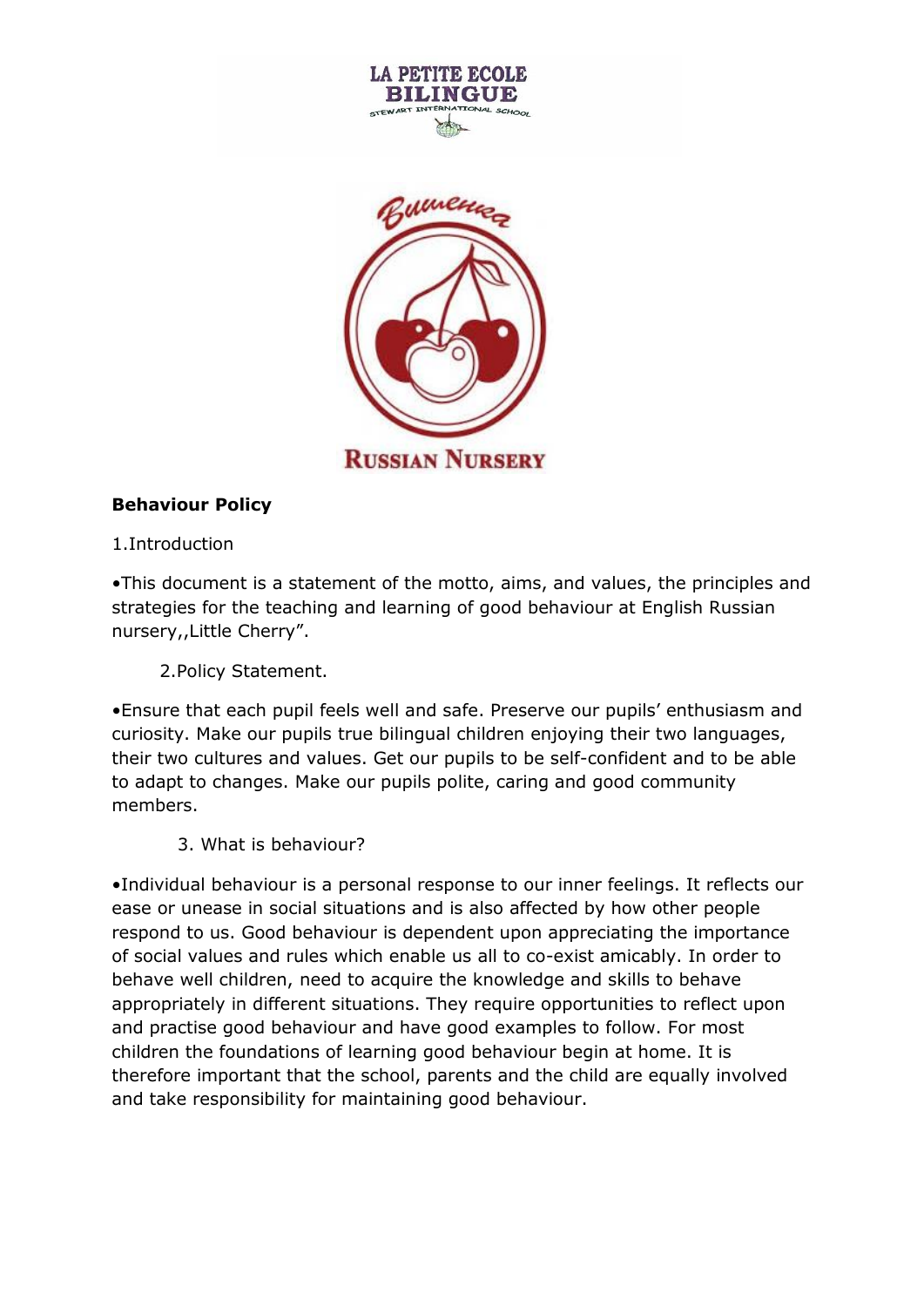



## **Responsibilities**

**All staff** have a duty to be good role models, to be sensitive and responsive, to supervise play and manage children's behaviour to ensure all children are kept safe.

**All staff** must guide children through warm, positive interactions. **All staff** must teach children to be considerate of others and how to manage conflict themselves.

**All staff** must seek advice and support if they have concerns about the behaviour of a particular child.

## **The Behaviour Management Officer/SENCO**

Our nursery has a named practitioner responsible for behaviour management-**Melanie Sedgwick.** She collaborates closely with school Special Educational Needs Coordinator (SENCO)-**Tracey Martin.**

- They are responsible for providing support and advice to colleagues, regarding behaviour issues, when needed
- They support and monitor Key Persons to observe, assess and plan for Key Children ensuring Individual Education Plans are completed and consistently followed.
- They also liaise with external agencies and help facilitate good communication between parents and Key Person.
- They receive addition support and training including how to access expert help, if a need or significant concern is identified. This include attending Local Authority events and La Petite Ecole Bilingue meetings.

The nursery displays details of its Behaviour Management Officer and SENCO and ensures all staff and parents are aware.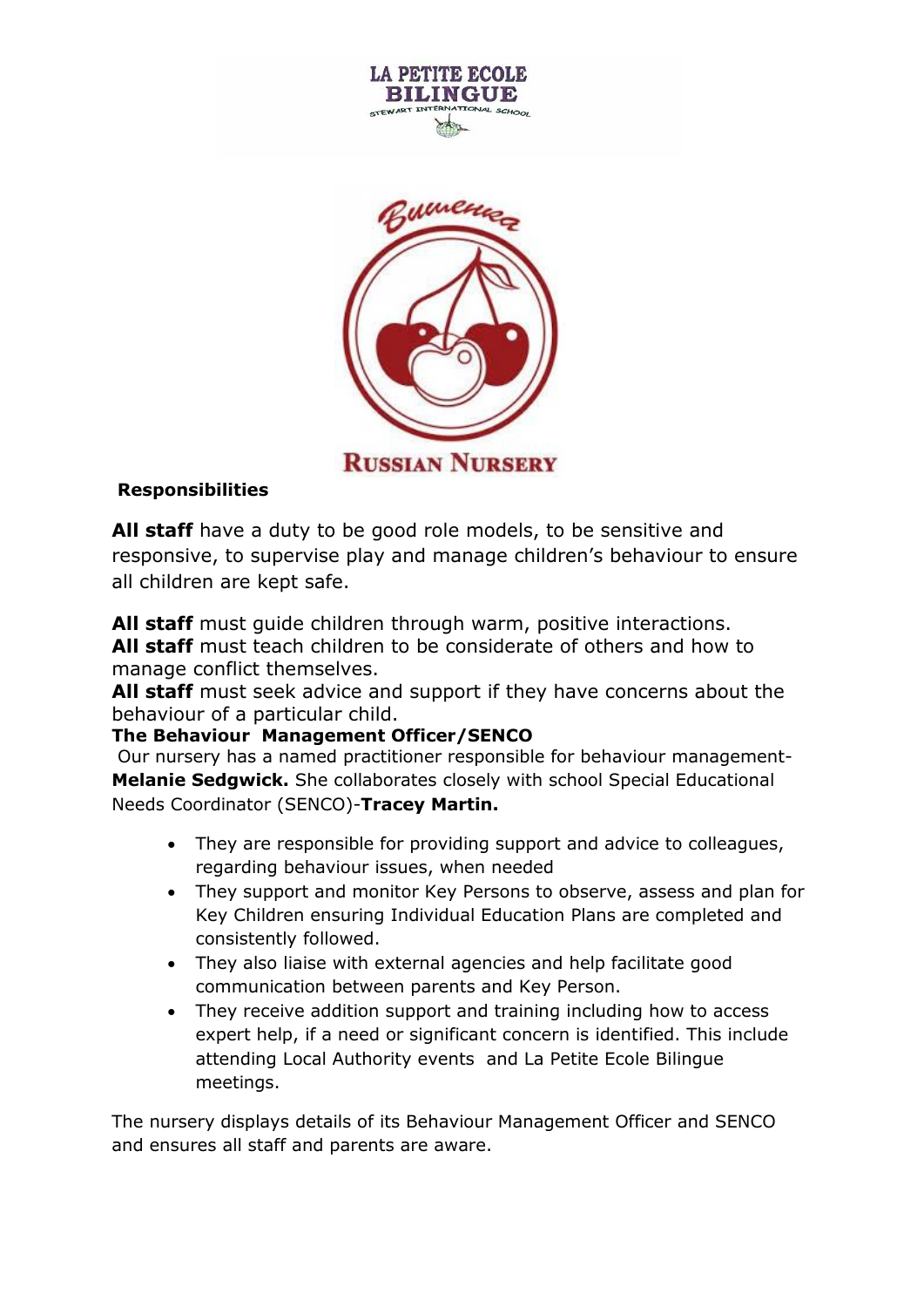



## **Procedures**

- All staff are made aware of this Behaviour Management Policy and endorsed strategies (see below). They receive training and coaching on behaviour management and child development.
- All staff are supervised and receive regular 1-2-1s as well as annual appraisal which allow opportunities to reflect and refine practice as well as reinforce knowledge and share strategies.
- We require all staff to provide a positive model of behaviour by being warm, friendly and responsive and by treating all children, parents and each other with respect at all times. We expect parents and other carers to follow these guidelines too.
- We recognise that codes for interacting with other people vary between cultures and require staff to be aware of –and respectthose used by our families.
- We discuss children's Behaviour and provide advice to parents via Parents' Evenings or weekly newsletters.
- All staff work proactively in partnership with parents, to share information and address any on-going concern regarding behaviour –this will typically include sharing observations to jointly identify any triggers or causes of concerning behaviour as well as agreeing to respond appropriately.
- We are vigilant and understand that behaviour issues may be a sign of other concerns-e.g. safeguarding.
- When felt necessary, Key Person or parents may be signposted or referred to other "expert" professionals-local authority advisor, GP, health visitor, social worker.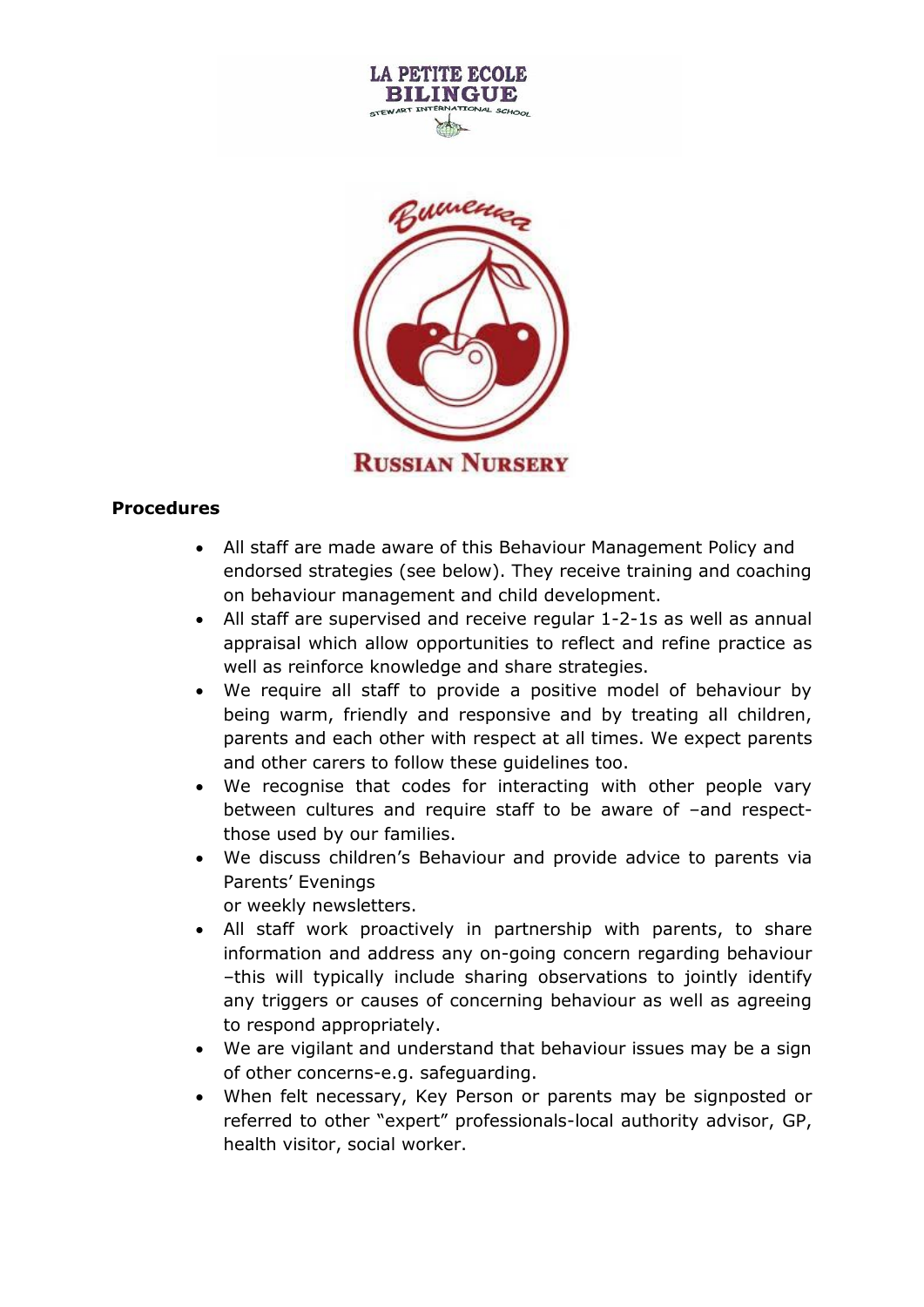



#### **Endorsed Strategies for Promoting Positive Behaviour**

- **Positive –** we notice when children are "good" and reinforce this with praise and attention.
- **Praise-**staff should offer specific praise for good behaviour (Move peg upper and upper for the child with good behaviour on Classroom Behaviour Chart").
- **Planning-**Teachers and practitioners should thoughtfully plan stimulating and challenging activities around the interests of each child (this ensures they are engaged and less likely to become bored and therefore behave in a disruptive way).
- **Routines-**the setting should have a consistent, yet flexible routine to provide children with a sense of security. This should be displayed and communicated via a visual timetable.
- **Interaction and Supervision-**positive adult attention should result in positive behaviour.
- **Prevention-**adults should anticipate and act proactively to remove or avoid potential situations before they occur(e.g. ensuring there are sufficient amount of dolls in the room to avoid squabbles).
- **Promotion-All staff should promote age-appropriate "rules" in a clear,** visual and positive way (Kind Hands/Indoor Voices).Children should be involved in devising and reviewing the rules.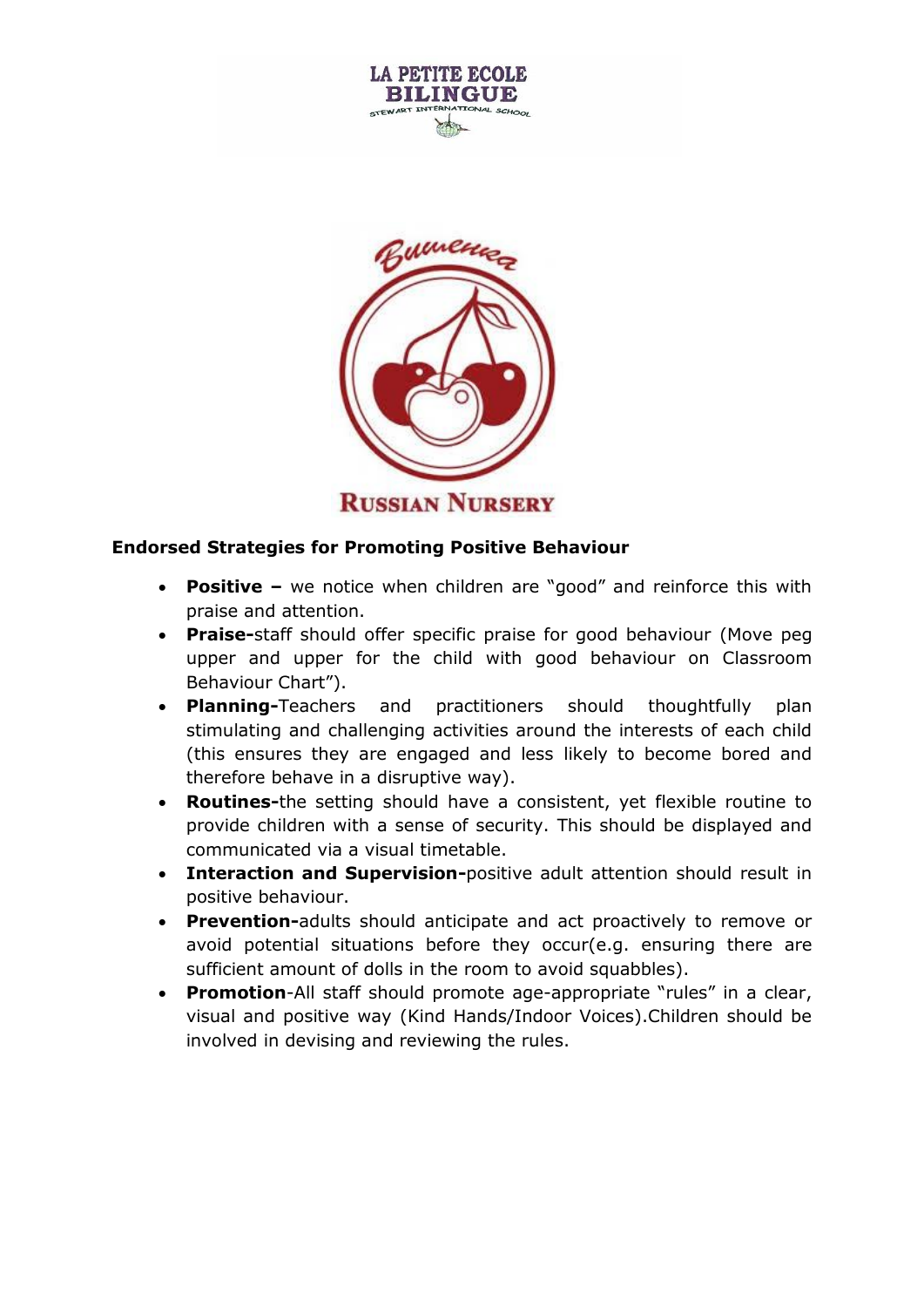

**RUSSIAN NURSERY** 

#### **Endorsed Strategies for Dealing with Unacceptable Behaviour**

•For the purpose of this policy," unacceptable behaviour" is defined as any behaviour that is likely to injure, hurt or upset another child, the child him/herself or an adult or any action that is likely to cause damage to property .The age and stage of development of the child will always be considered when choosing an appropriate strategy:

- **Distraction-**distract the child to prevent action or avoid repeated action
- **Anticipation-**ensuring close supervision of a child thought likely to behave in an unacceptable way.
- **Intervening to prevent injury or further injury-**by moving between children or shielding "victim".
- **Saying "NO"** and giving a specific explanation of what is not acceptable.
- **Speak** calmly, clearly and firmly to gain control.
- **Focusing positive attention** on the "victim", rather than the perpetrator (child who has behaved unacceptably).
- **Offer choices-**often children need to have a little control and choices can empower as well as distract them.
- **Explain the consequences** of behaviour and label feelings –e.g. Tommy is sad because you hit him with a book.
- **Give a warning** of consequences of continued unacceptable behavioure.g. if you jumping on a book, I will take it away. (Note this must never be a physical or emotional threat only removal of object or person to prevent harm/damage).
- **Following through** with consequences if behaviour continues-to ensure consistency.
- **A Fresh Start-**after a situation has been dealt with,we will move on!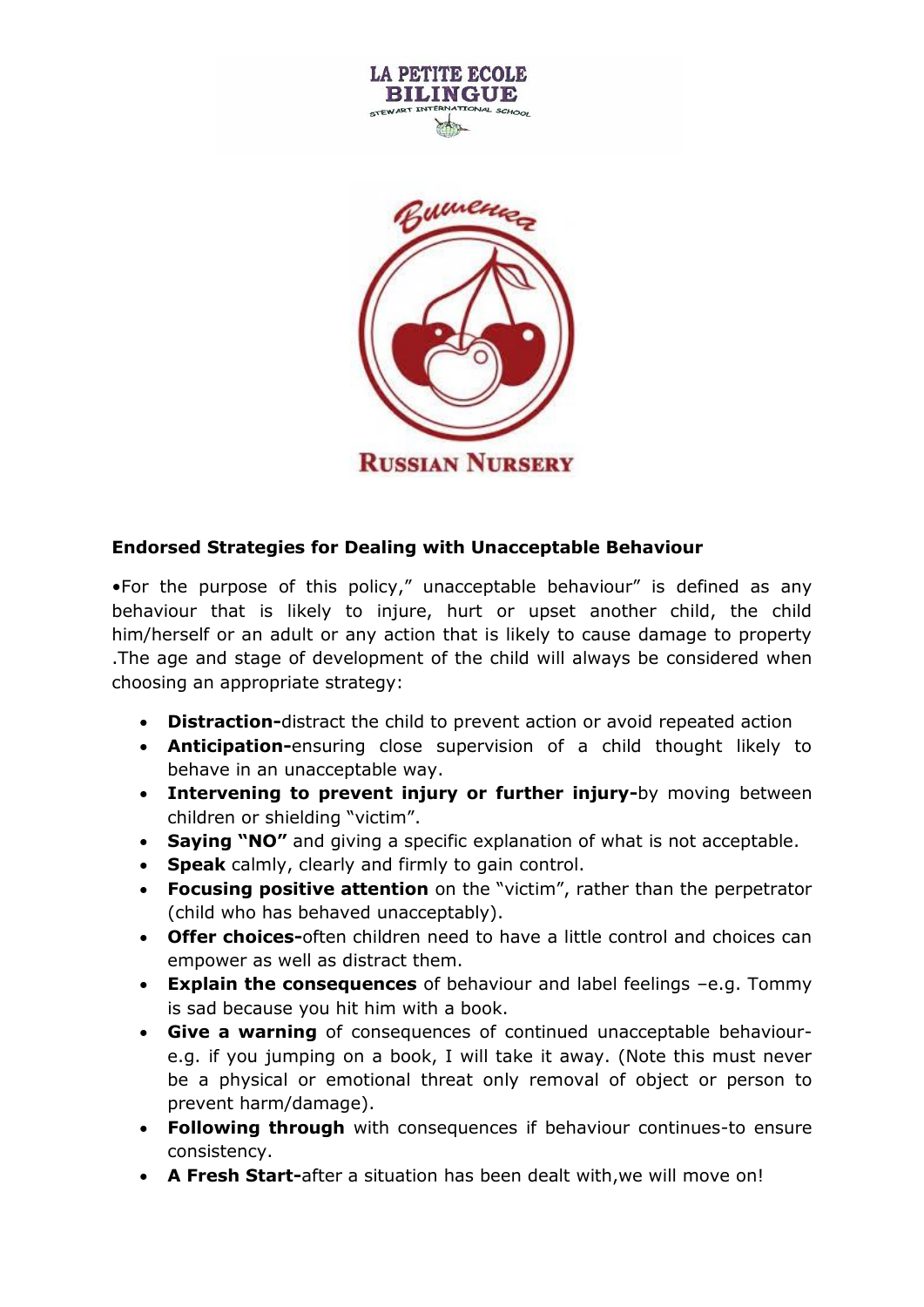



*Close supervision means to be within reach of a child and observing them so it is possible to intervene immediately, as necessary to prevent harm.*

## **Unacceptable Strategies for Managing Behaviour**

The following are not tolerated. These should never be used and if seen, should reported immediately in accordance with our Whistle-Blowing Procedure:

- Shouting
- Degrading, discriminating, sarcastic, insensitive or offensive language
- Criticism and comparison with the other children
- Bullying or threats
- Labelling the child rather than the behaviour
- Use the word "Naughty"(as this known to encourage children to be labelled)
- Aggressive body language or eye contact
- Use of any form of physical punishment including smacking, pinching, shaking, poking, excessive holding or rough handling
- Ignoring deliberate hurtful behaviour when witnessed
- Isolation or extended period of "time-out"
- Using strategies that are not appropriate for a child's age or stage of development
- Insisting children apologise (when this is the **only** strategy used to resolve the situation)

*In a very rare occasions, t may be deemed acceptable to shout or use physical*  intervention if it is for the purposes of averting immediate danger of personal *injury to any person (including the child) or to manage a child's behaviour if absolutely necessary.*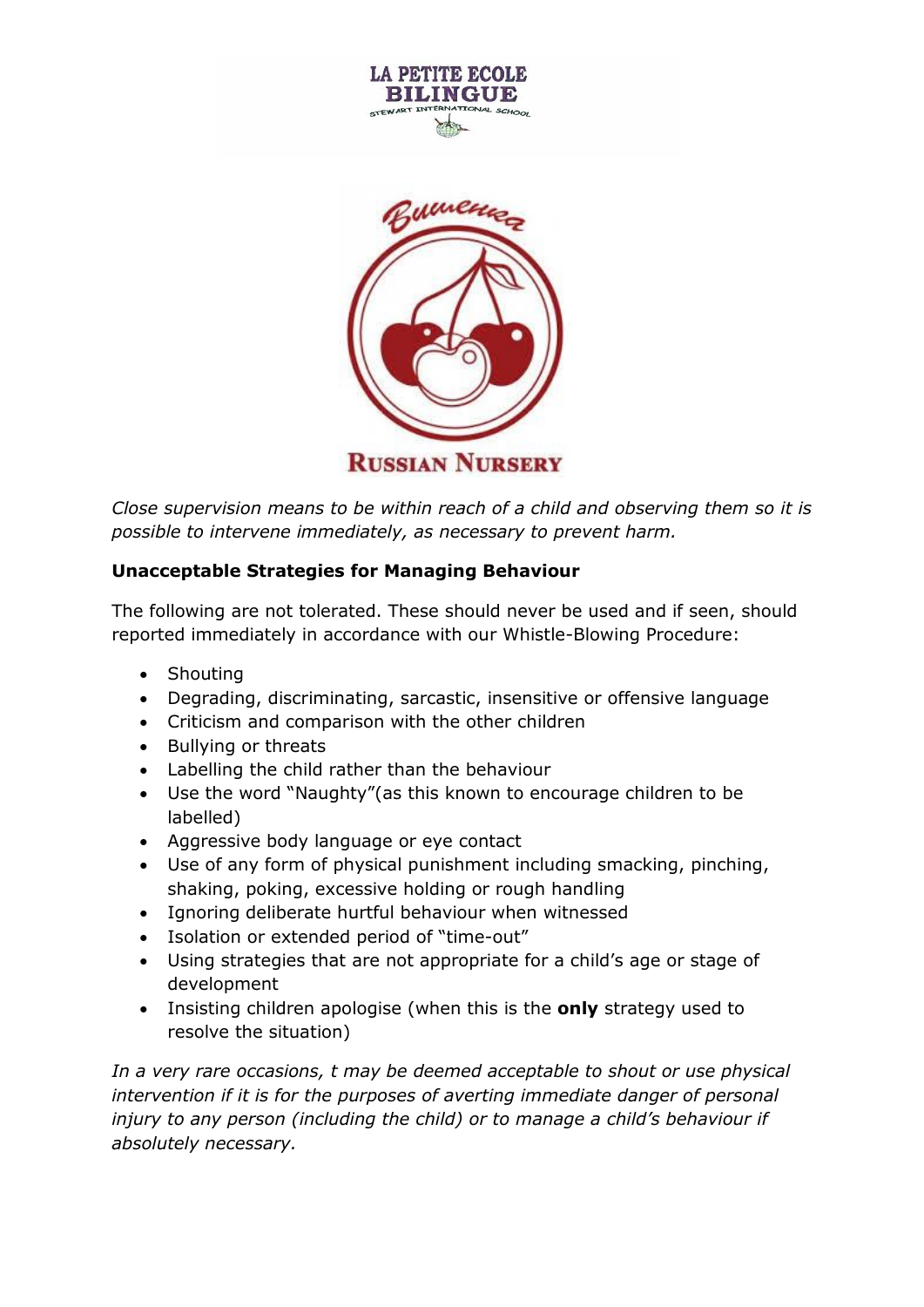



*When used, physical intervention is recorded on an incident form, reported to the Manager and information shared with parents or carers by the end of the day.*

*Children MUST NEVER be left unsupervised when implementing a time out.A time out is only appropriate for older children and should always involve sitting with an adult to calm or reflect on a situation.*

## *Any breach of this policy by staff is treated seriously in accordance with our safeguarding and Child Protection Policy.*

# *Any breach of this policy by parents or carers is treated seriously in accordance with our Safeguarding and Child Protection Policy.*

# **Bullying**

•We take bulling very seriously. Bulling involves the persistent physical or verbal abuse of another child or children. It is characterised by intent to hurt, often planned and accompanied by an awareness of the impact of the bulling behaviour.

•A child who is bulling has reached a stage of cognitive development where he or she is able to plan to carry out a premeditated intent to cause distress in another (Therefore it is likely doesn't happen a lot in our setting –although there may be exceptions).

If a child bullies another child or children:

- We intervene to stop the child who is bulling from harming another child or children;
- We give reassurance to the child or children who have been bullied, listen to their concerns and act upon them;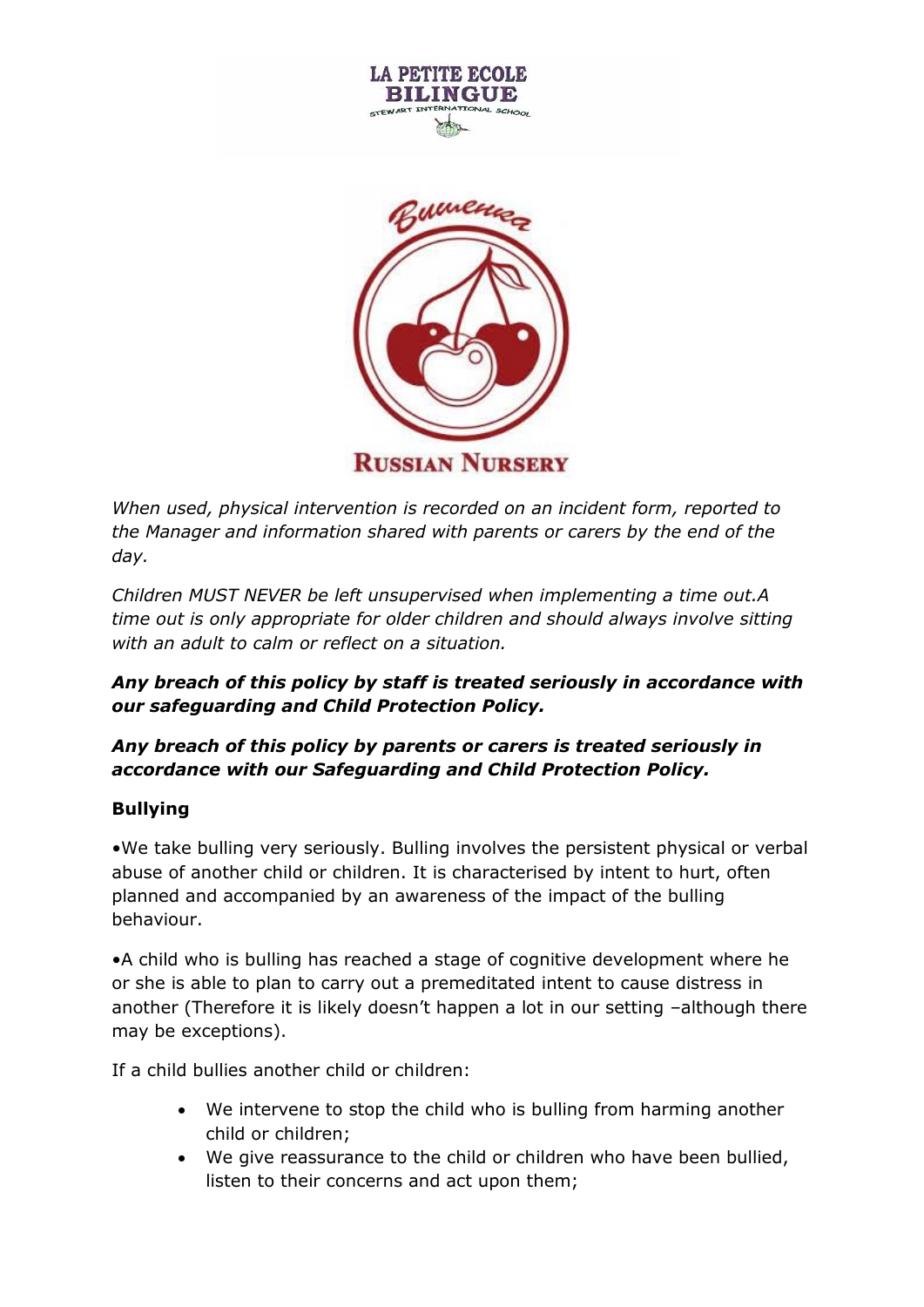

**LA PETITE ECOLE** 

 •We explain to the child doing bulling why her/his behaviour is not acceptable and help them to recognise the impact of their actions.

- We make sure that children who bully receive positive feedback for considerate behaviour and are given opportunities to practise and reflect on considerable behaviour.
- We do not label children who bully as "bullies";
- We recognise that children who bully may be experiencing bulling themselves, or be subject to abuse or other circumstances causing them to express anger in negative ways;
- We recognise that children who bully are often unable to empathise with others and for this reason we do not insist that they say sorry unless it is clear that they feel genuine remorse for what they have done. Empty apologies as hurtful to the bullied child as the original behaviour;
- We discuss what has happened with the parents of the child who did the bulling and work out with them a plan for handling the child's behaviour;
- We share what has happened with the parents of the child who has been bullied, explaining that the child who did the bullying is being helped to adopt more acceptable behaviour patens.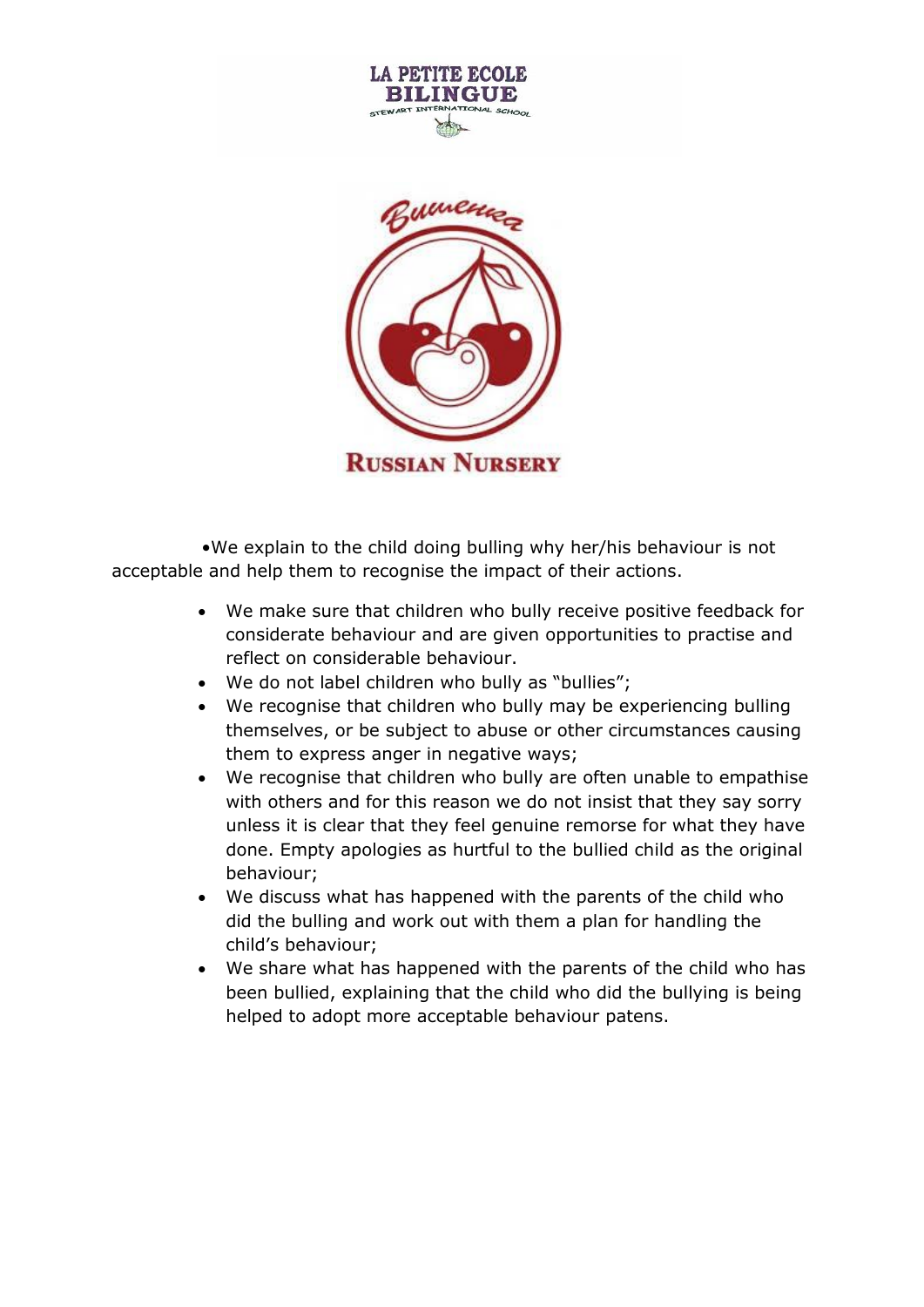



#### **Linked Policies**

- Safeguarding and Child Protection Policy
- Equality of Opportunities Policy
- Key Person Policies
- Whistle –blowing Policy
- Code of Conduct

## **To be used in Conjunction with the following Nursery Forms, Documents, Resources**

- Incident/Accident forms
- Individual Education Plan
- Job Description
- Newsletters

| Updated             | 18 September 2018  |
|---------------------|--------------------|
| Updated by          | Ala Howard Manager |
| Date to be Reviewed | September 2019     |